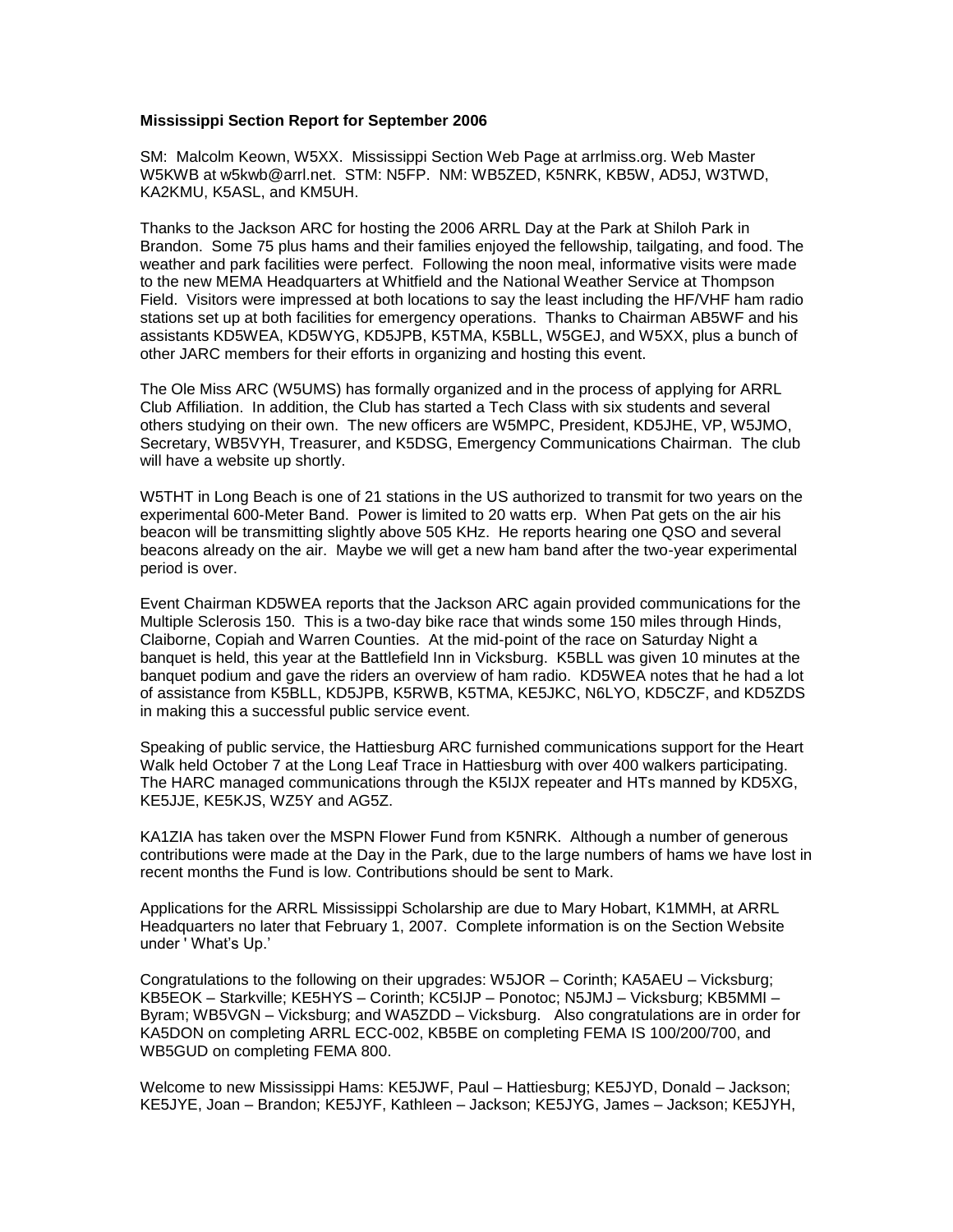Larry – Clinton; KE5JYI, Richard – Clinton; KE5JYM, John – Gautier; KE5JYV, James – West Point; KE5KBF, Tom – Marks; KE5KBG, James – Falkner; KE5KCG, Rita – Hattiesburg; KE5KCF, Caymran – Columbus;

In addition, welcome to new ARRL Members KE5ANV – Prentiss; KA5CUI – Indianola; N9GTA – Olive Branch; W5HM – Jackson; KE5HVV – Hernando; KE5HXI – Carriere; KE5KBF – Marks; and N5TZE – Houston.

Regret to report the passing of WB5VGM of Union.

Newsletter/Club Reports: Hattiesburg ARC (AC5E), Sundancer Solar RC (KA5ICO), Meridian ARC (W5MAV), Vicksburg ARC (W5WAF)

DEC/EC Reports: WB5CON (NE MS/Alcorn), KD5CQT (Jackson), KC5EAK (Pearl River), WB5GUD (Newton), KD5GWM (Lauderdale/Clark), N5TBB (Tippah/Benton), K5WSY (Tishomingo).

PIC Report: N5TBB

Net Reports: Session/QNI/QTC (Net Manager)

DRN5 60/MS 100% rep by N5FP, W5OXA, KB5DZJ, KA5UFX, WA5FB, W5XX (WB5ZED)

MSPN 30/2189/20 (K5NRK)

MS TFC Net 30/128/2 (KB5W)

Magnolia Section Net 30/691/6 (AD5J)

Jackson Co ARES 30/419/5 (KD5CQT)

MS Slow Net 21/56/1 (W3TWD)

Newton County ARES 4/31/0 (WB5GUD)

MLEN 4/33/1 (K5NRK)

Meridian Area EN 4/47/0 (KD5GWM)

JARC EN 4/41/0 (AB5WF)

Monroe Co ARC Net 4/55/0 (AD5DO)

Hattiesburg AEN 4/49/0 (N5MZ)

Pearl River ARES 4/28/0 (KC5EAK)

Lowndes Co ARC Net 4/45/0 (KM5UH)

Itawamba Co ARES Net 4/43/0 (KB5NMB)

Metro Jackson ARES 4/57/0 (AB5WF)

MS Baptist Hams Net 4/25/0 (WF5F)